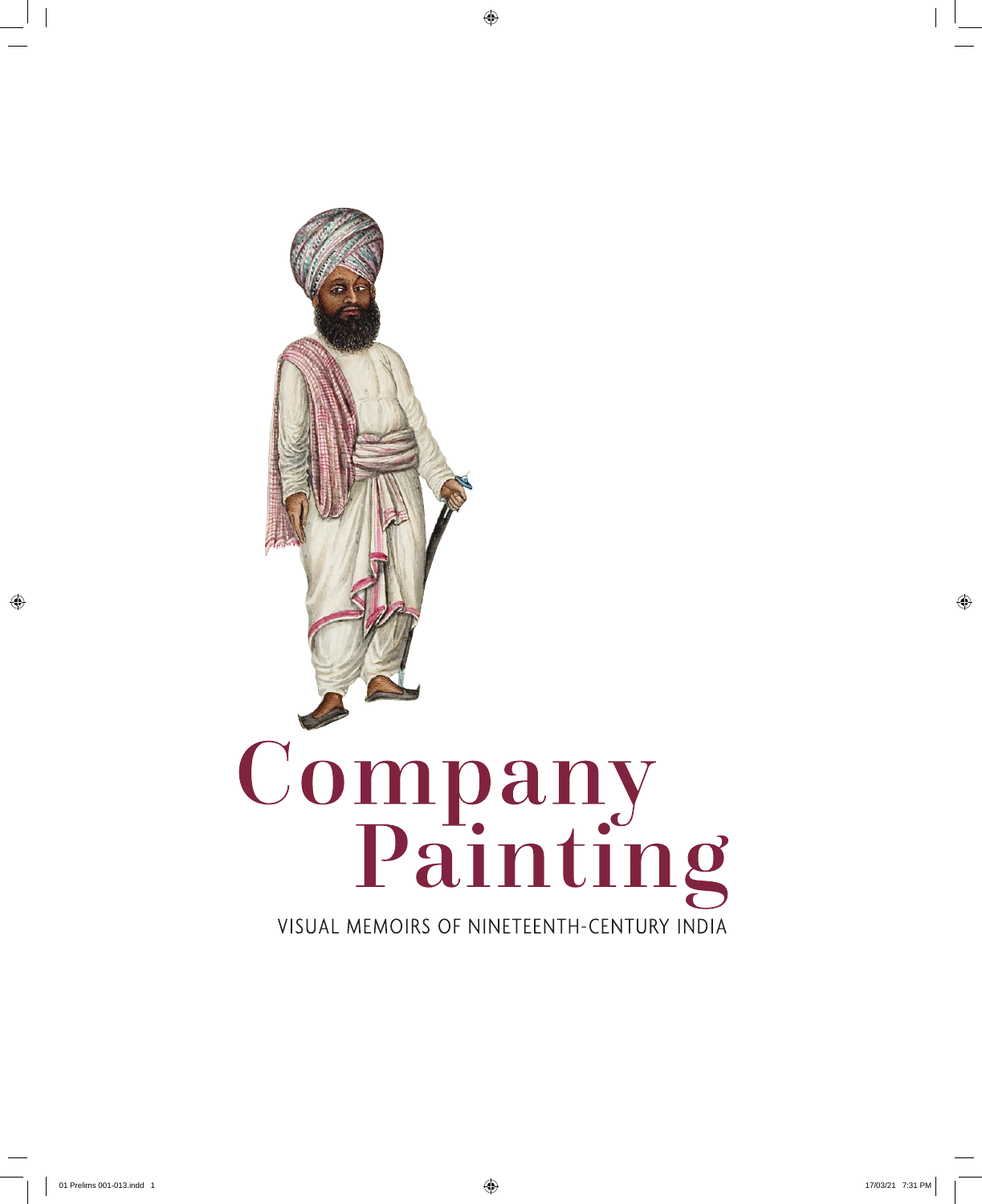#### Company Painting: Visual Memoirs of Nineteenth-Century India

ISBN: 978-81-951128-7-6

© National Museum Institute, New Delhi, 2021

First published in 2021 by: National Museum Institute of History of Art, Conservation and Museology Janpath, New Delhi - 110011

All rights reserved. No part of this publication may be reproduced, stored in a retrieval system or transmitted in any form or by any means, electronic, mechanical, photocopying, recording or otherwise, without the prior written permission of the publishers.

## Project Head, Exhibition and Publication Shri Raghavendra Singh *Secretary, Ministry of Culture, Government of India; Chief Executive Officer, Development of Museums and Cultural Spaces (CEO-DMCS), Government of India; Director General, National Museum, New Delhi; & Vice Chancellor, National Museum Institute of History of Art, Conservation and Museology, New Delhi*

 $\bigoplus$ 

Project Director (Exhibition) Shri Subrata Nath *Additional Director General, National Museum, New Delhi*

#### Project Director (Research and Publication)

Prof. (Dr.) Anupa Pande *Director and Pro-Vice Chancellor; Head, Department of History of Art National Museum Institute of History of Art, Conservation and Museology, New Delhi*

## Curators

 $\bigoplus$ 

Savita Kumari *Assistant Professor, Department of History of Art National Museum Institute of History of Art, Conservation and Museology, New Delhi*

Co-Editors Mandira Sharma, Supriya Lahoti, Chetan Chhiller

## Contributors (in Alphabetical Order)

Ashiho Asosii Mao Chetan Chhiller K. Karthigeyan Kanak Lata Singh Lovely Bhadra Mandira Sharma Savita Kumari Supriya Lahoti Sushmit Sharma

Kanak Lata Singh *Assistant Curator (Painting), National Museum, New Delhi* 

#### Curatorial Team

Mandira Sharma, Supriya Lahoti, Zahid Ali Ansari, Chetan Chhiller, Sweta, Lovely Bhadra, Deepak Kumar

### Graphic Design Alpana Khare Graphic Design

Printing Creative Offset Press, New Delhi

Editor Savita Kumari

⊕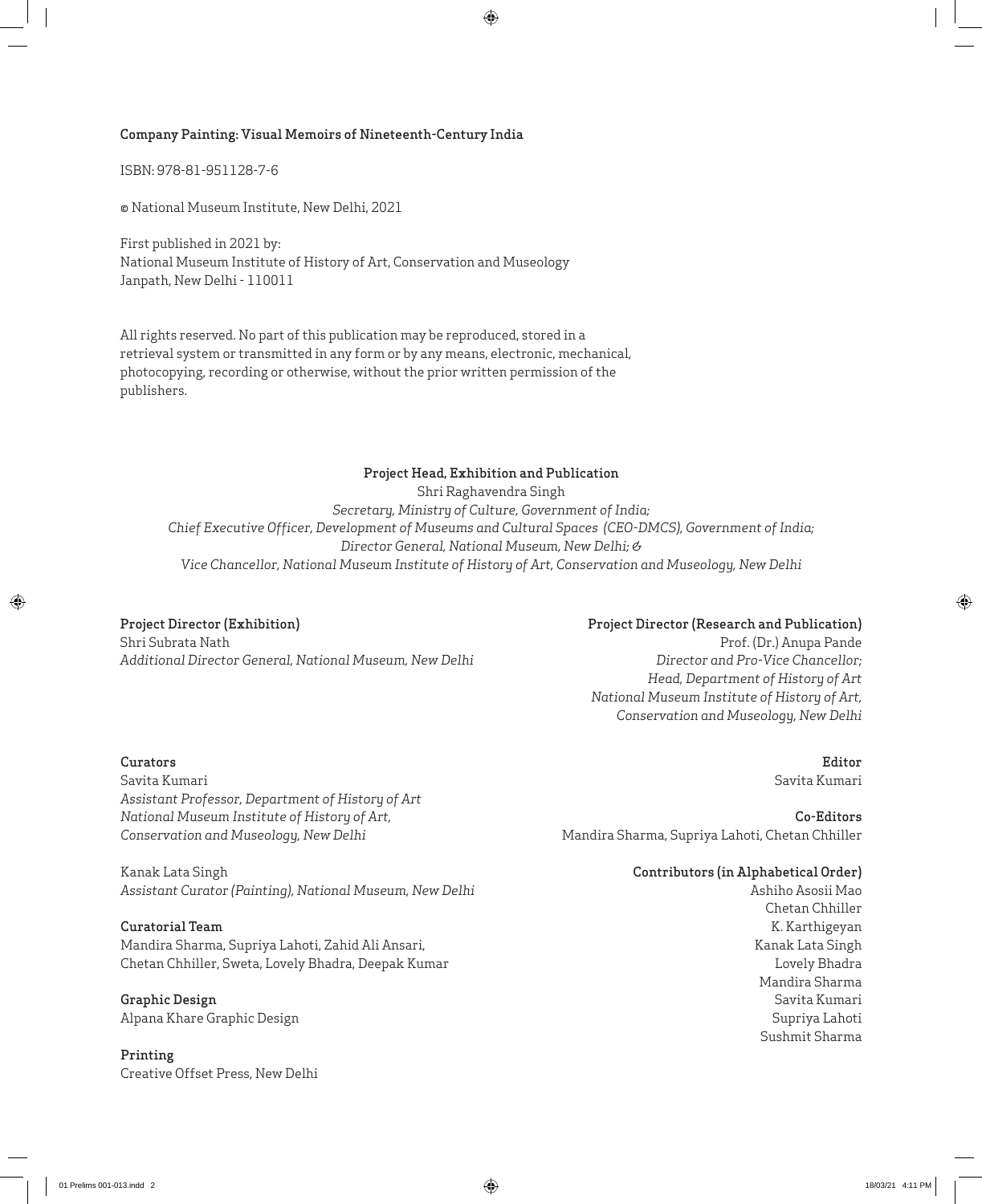

 $\bigoplus$ 



In collaboration with



 $\bigoplus$ 





राष्ट्रीय आधुनिक कला संग्रहालय **NATIONAL GALLERY** MODERN ART







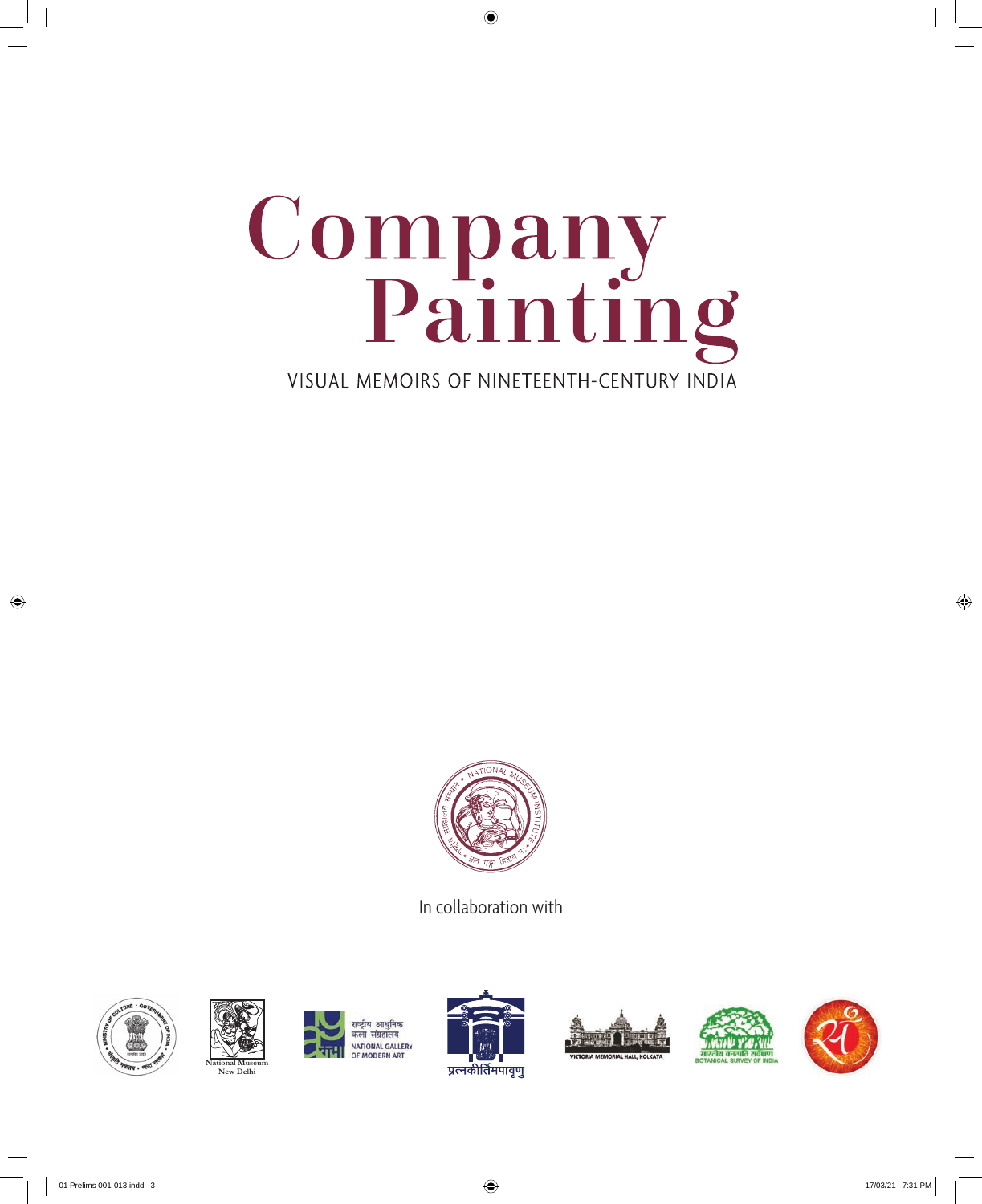$\bigoplus$ 



5 Foreword

| 8 | Introduction |
|---|--------------|
|   |              |

- 440 Glossary
- 443 Bibliography
- 446 Acknowledgements



- 16 Splendid Indian Maharajas
- 74 Indian Aristocrats
- 104 Europeans In India
- 124 European Print and Indian Painting

 $\bigoplus$